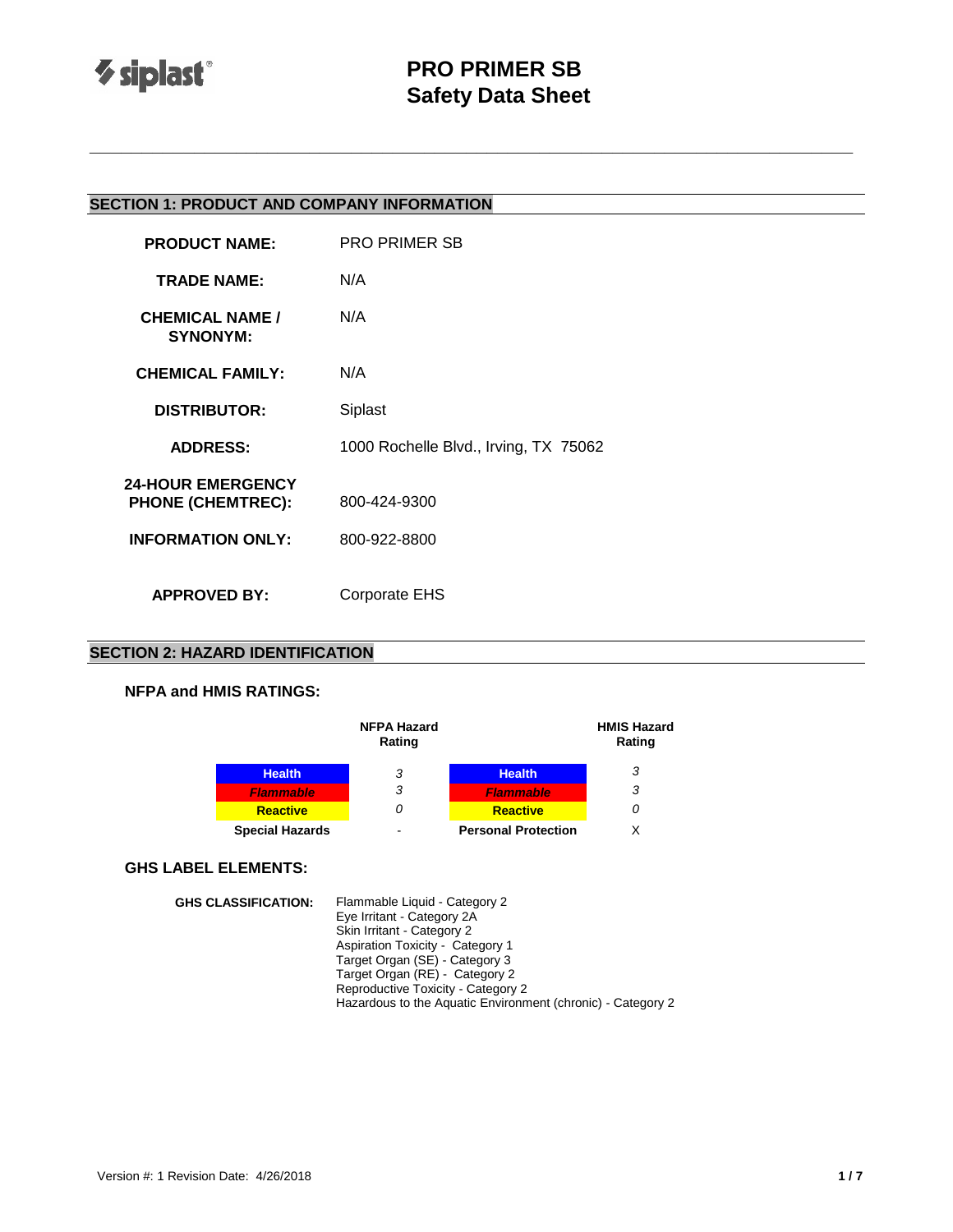| <b><i>V</i></b> siplast®            |                                                                                                                                                                                                                                                                                                                                                                                                                                                                     |
|-------------------------------------|---------------------------------------------------------------------------------------------------------------------------------------------------------------------------------------------------------------------------------------------------------------------------------------------------------------------------------------------------------------------------------------------------------------------------------------------------------------------|
| <b>GHS PICTOGRAMS:</b>              |                                                                                                                                                                                                                                                                                                                                                                                                                                                                     |
| <b>SIGNAL WORD:</b>                 | Danger                                                                                                                                                                                                                                                                                                                                                                                                                                                              |
| <b>HAZARD</b><br><b>STATEMENTS:</b> | Flammable liquid and vapor<br>May cause damage to organs through prolonged or repeated exposure<br>May cause respiratory irritation<br>May cause cancer<br>May cause genetic defects<br>Causes skin irritation<br>Harmful if inhaled<br>Causes serious eye irritation<br>May be fatal if swallowed or enters airways<br>May cause drossiness or dizziness<br>Suspected of damaging fertility or the unborn child<br>Toxic to aquatic life with long lasting effects |

## **ADDITIONAL HAZARD IDENTIFICATION INFORMATION:**

| <b>PRIMARY ROUTE OF EXPOSURE:</b>       | Eye contact, Skin contact, Skin absorption, Inhalation                                                                                                                                                                                                                                                                                                                                                                     |
|-----------------------------------------|----------------------------------------------------------------------------------------------------------------------------------------------------------------------------------------------------------------------------------------------------------------------------------------------------------------------------------------------------------------------------------------------------------------------------|
| <b>SIGNS &amp; SYMPTOMS OF EXPOSURE</b> |                                                                                                                                                                                                                                                                                                                                                                                                                            |
| EYES:                                   | This material is an eye irritant. Contact with the liquid or exposure<br>to mist or vapor may cause stinging, redness and swelling.                                                                                                                                                                                                                                                                                        |
| SKIN:                                   | This material may cause mild skin irritation. Prolonged contact<br>may cause redness, burning and drying or cracking of the skin.<br>Skin absorption may produce systemic toxicity.                                                                                                                                                                                                                                        |
| <b>INGESTION:</b>                       | Harmful or fatal if swallowed and/or vomiting occurs. Can enter<br>lungs and cause damage. This material can enter lungs during<br>swallowing or vomiting and cause lung inflammation and damage.                                                                                                                                                                                                                          |
| <b>INHALATION:</b>                      | High concentrations of vapor or mist may cause irritation of the<br>nose and throat and signs of nervous system depression. Can<br>cause headaches, drowsiness, dizziness, and loss of coordination.<br>May affect liver and kidney function. Could also cause damage to<br>the respiratory system and have myocardial effects.                                                                                            |
| <b>ACUTE HEALTH HAZARDS:</b>            | Excessive exposure can cause pulmonary edema.                                                                                                                                                                                                                                                                                                                                                                              |
| <b>CHRONIC HEALTH HAZARDS:</b>          | None known.                                                                                                                                                                                                                                                                                                                                                                                                                |
| <b>CARCINOGENICITY:</b>                 | IARC has determined that occupational exposure to Titanium<br>Dioxide is possibly carcinogenic to humans (Group 2B). IARC<br>concluded lung tumors were observed in rats following high dose<br>exposure by inhalation and in female rats exposed by intra-tracheal<br>instillation. Other studies have shown no tumors in rats following<br>inhalation exposure and no tumors in mice or rats following oral<br>exposure. |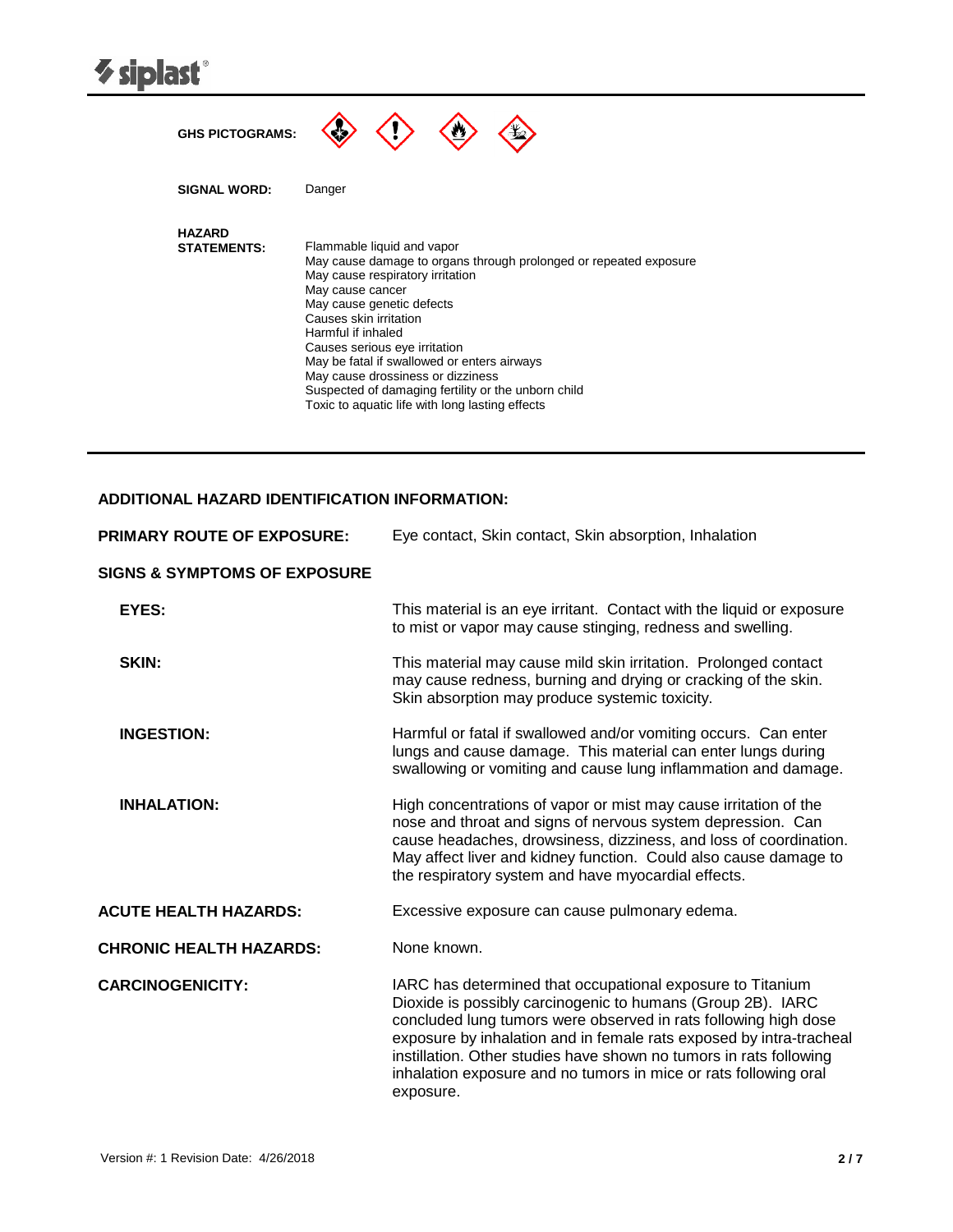## **SECTION 3: COMPOSITION/INFORMATION ON INGREDIENTS**

|                                         |                 |           |                                                                   | <b>OCCUPATIONAL EXPOSURE LIMITS</b>                           |                                                                    |
|-----------------------------------------|-----------------|-----------|-------------------------------------------------------------------|---------------------------------------------------------------|--------------------------------------------------------------------|
| <b>CHEMICAL NAME</b>                    | CAS#            | % (BY WT) | <b>OSHA</b>                                                       | <b>ACGIH</b>                                                  | <b>OTHER</b>                                                       |
| Light aromatic<br>petroleum naphtha     | 64742-95-6      | $30 - 40$ | <b>NE</b>                                                         | <b>NE</b>                                                     | <b>NE</b>                                                          |
| Limestone                               | 1317-65-3       | $10 - 20$ | $5 \text{ mg/m}^3 - \text{resp.}$<br>15 mg/m <sup>3</sup> – total | $3$ mg/m <sup>3</sup> - resp.<br>10 mg/m <sup>3</sup> - total | REL: $5 \text{ mg/m}^3$ –<br>resp.<br>10 mg/m <sup>3</sup> - total |
| Styrene-<br>alphamethylstyrene<br>resin | $9011 - 11 - 4$ | $2 - 10$  | <b>NE</b>                                                         | <b>NE</b>                                                     | <b>NE</b>                                                          |
| <b>Zinc Oxide</b>                       | 1314-13-2       | $2 - 10$  | 5 mg/m <sup>3</sup> – resp.<br>15 mg/m <sup>3</sup> - total       | 3 mg/m <sup>3</sup> $-$ resp.<br>10 mg/m <sup>3</sup> - total | REL: $5 \text{ mg/m}^3$ –<br>resp.<br>10 mg/m <sup>3</sup> – total |
| <b>Titanium Dioxide</b>                 | 13463-67-7      | $2 - 10$  | $5 \text{ mg/m}^3 - \text{resp.}$<br>15 mg/m <sup>3</sup> – total | $3$ mg/m <sup>3</sup> – resp.<br>10 mg/m <sup>3</sup> - total | REL: $5 \text{ mg/m}^3$ –<br>resp.<br>10 mg/m <sup>3</sup> – total |
| Talc                                    | 14807-96-6      | $2 - 10$  | 2 mg/m <sup>3</sup> – resp.                                       | 20 mppcf                                                      | REL: $2 \text{ mg/m}^3$ –<br>resp.                                 |
| Non-hazardous<br>ingredients            | n/a             | $20 - 30$ | <b>NE</b>                                                         | <b>NE</b>                                                     | <b>NE</b>                                                          |

## **NE = Not Established**

## **SECTION 4: FIRST AID MEASURES**

## **FIRST AID PROCEDURES**

| EYES:              | Flush eyes immediately with water for 15 minutes. Call a physician.                                                                                              |
|--------------------|------------------------------------------------------------------------------------------------------------------------------------------------------------------|
| SKIN:              | Remove contaminated clothes. Wash exposed areas with soap and<br>water. If redness or swelling develops, seek medical assistance.                                |
| <b>INHALATION:</b> | Remove to fresh air. If breathing has stopped, give artificial respiration.<br>Call a physician.                                                                 |
| <b>INGESTION:</b>  | Do not induce vomiting. Contact physician immediately. This material<br>can enter lungs during swallowing or vomiting and cause lung<br>inflammation and damage. |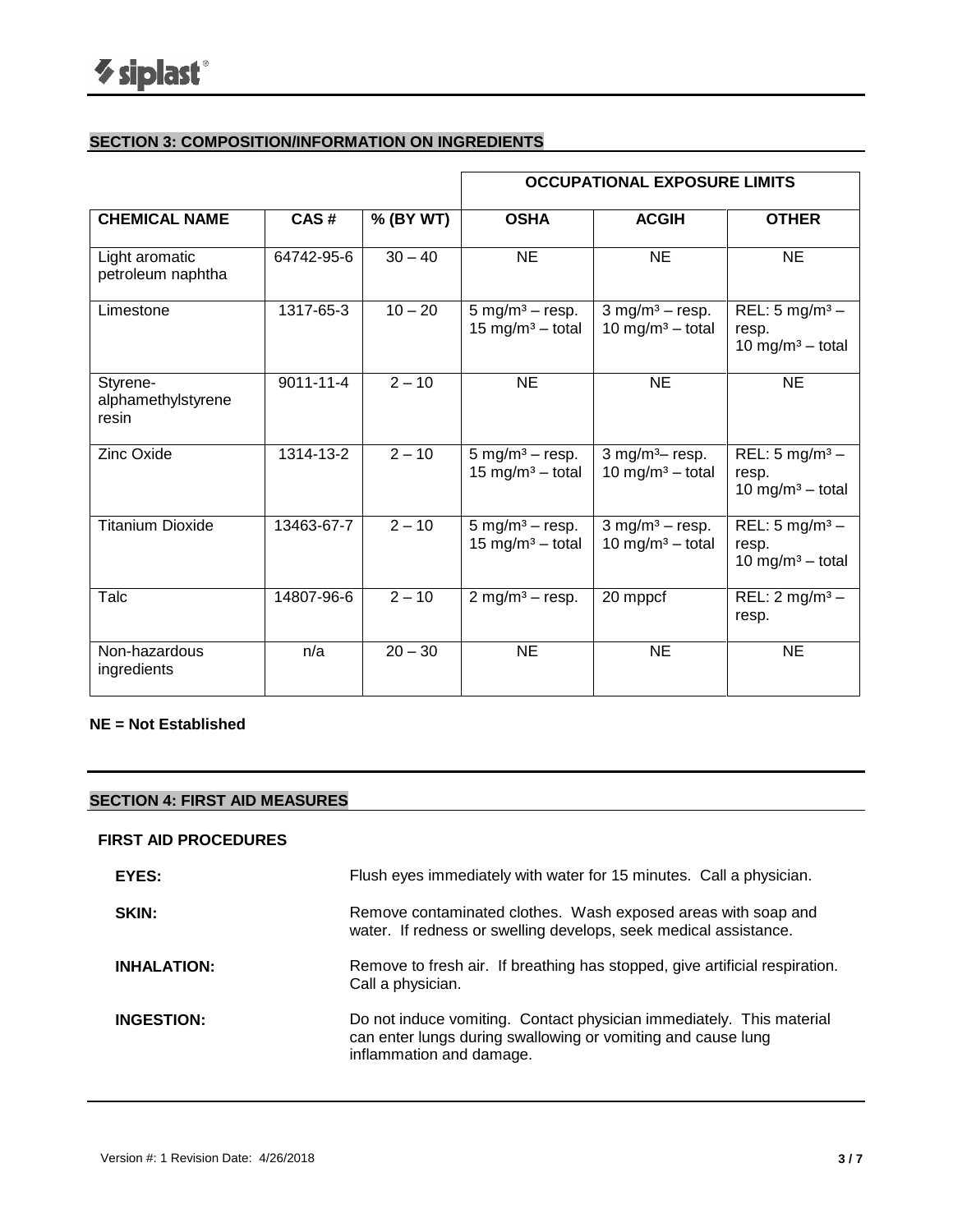| <b>SECTION 5: FIRE FIGHTING PROCEDURES</b>                                |                                                                                                   |
|---------------------------------------------------------------------------|---------------------------------------------------------------------------------------------------|
| <b>SUITABLE EXTINGUISHING MEDIA:</b>                                      | Water, fog, $CO2$ , and foam.                                                                     |
| <b>HAZARDOUS COMBUSTION PRODUCTS:</b> Carbon dioxide and carbon monoxide. |                                                                                                   |
| <b>RECOMMENDED FIRE FIGHTING</b><br><b>PROCEDURES:</b>                    | Self contained breathing apparatus recommended.                                                   |
| UNUSUAL FIRE & EXPLOSION<br><b>HAZARDS:</b>                               | Material is flammable and may be ignited by flames, sparks,<br>heat or other sources of ignition. |

## **SECTION 6: ACCIDENTAL RELEASE MEASURES**

**ACCIDENTAL RELEASE MEASURES:** Dam up area to prevent spreading of material. Use absorbent material to dry up liquid. Shut off all sources of open flames, electrical sparks, or static electricity.

| <b>SECTION 7: HANDLING AND STORAGE</b> |                                                                                                                                                                                                                                                       |
|----------------------------------------|-------------------------------------------------------------------------------------------------------------------------------------------------------------------------------------------------------------------------------------------------------|
| <b>HANDLING AND STORAGE:</b>           | Store in a well ventilated area, $50 - 80$ °F. Avoid open flames,<br>electrical sparks or static electricity.                                                                                                                                         |
| <b>OTHER PRECAUTIONS:</b>              | The container is hazardous when empty. Partially full or emptied<br>container may contain explosive vapors. Do not cut, weld, or<br>solder on/or near the container. Do not reuse "empty" container<br>without commercial cleaning or reconditioning. |

## **SECTION 8: EXPOSURE CONTROLS/PERSONAL PROTECTION**

| <b>ENGINEERING CONTROLS /</b><br><b>VENTILATION:</b> | Provide sufficient mechanical (general and/or local exhaust)<br>ventilation to maintain exposure below exposure limits. |
|------------------------------------------------------|-------------------------------------------------------------------------------------------------------------------------|
| <b>RESPIRATORY PROTECTION:</b>                       | Use NIOSH-approved respirator.                                                                                          |
| <b>EYE PROTECTION:</b>                               | Safety goggles or safety glasses with side shields.                                                                     |
| <b>SKIN PROTECTION:</b>                              | Wear appropriate impermeable gloves and protective clothing as<br>necessary to prevent skin contact.                    |
| <b>OTHER PROTECTIVE EQUIPMENT:</b>                   | N/A                                                                                                                     |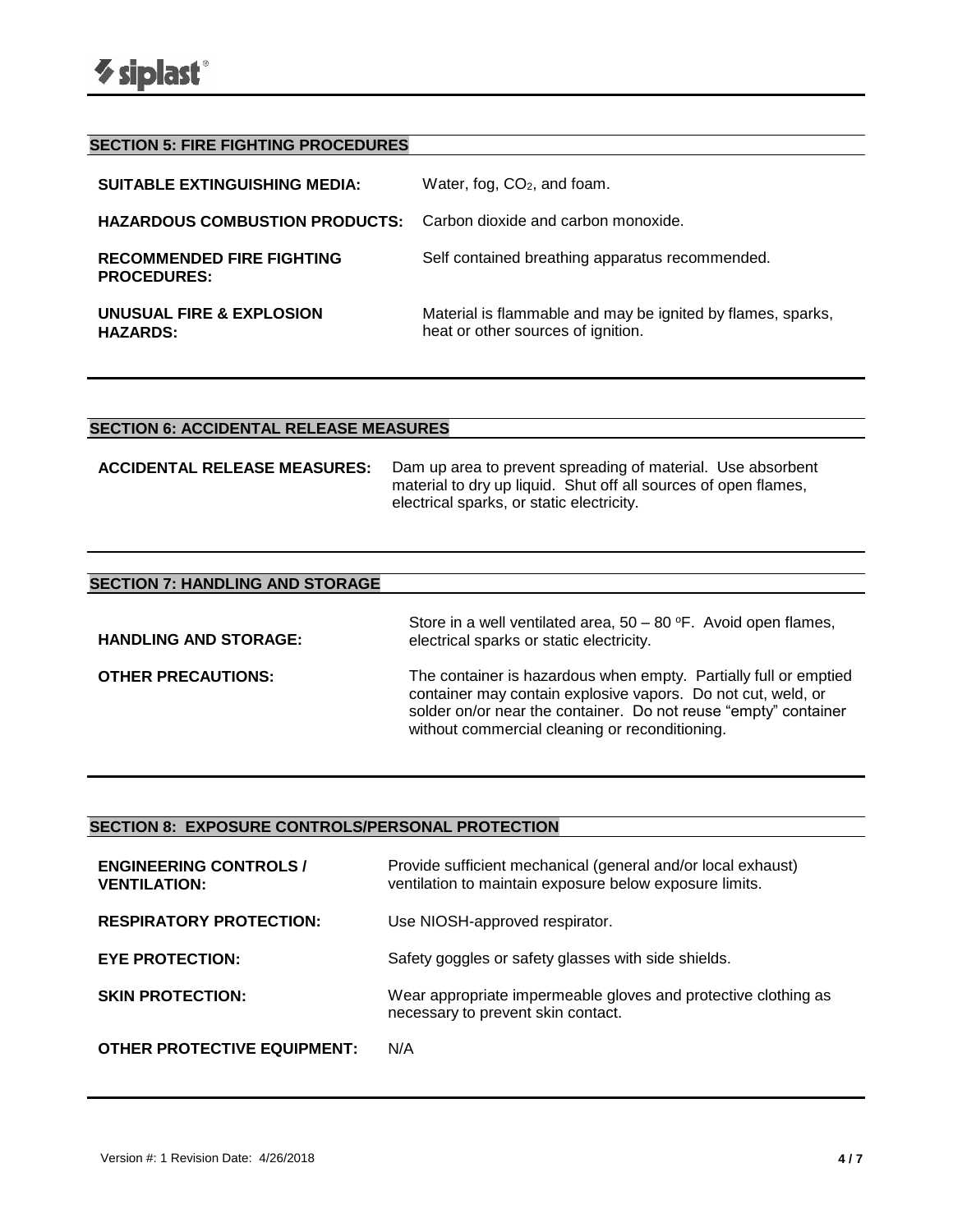| <b>WORK HYGIENIC PRACTICES:</b> | Wash exposed skin prior to eating, drinking, or smoking and at the<br>end of each shift. |
|---------------------------------|------------------------------------------------------------------------------------------|
| <b>EXPOSURE GUIDELINES:</b>     | N/A                                                                                      |

## **SECTION 9: PHYSICAL AND CHEMICAL PROPERTIES**

| <b>APPEARANCE &amp; ODOR:</b>    | Gray liquid with a paint thinner odor (may be colored). |                                 |                            |
|----------------------------------|---------------------------------------------------------|---------------------------------|----------------------------|
| <b>FLASH POINT:</b>              | $105^{\circ}$ F                                         | <b>LOWER EXPLOSIVE LIMIT:</b>   | 0.5%                       |
| <b>METHOD USED:</b>              | <b>PMCC</b>                                             | <b>UPPER EXPLOSIVE LIMIT:</b>   | 6.0%                       |
| <b>EVAPORATION RATE:</b>         | 0.37                                                    | <b>BOILING POINT:</b>           | $310 - 355$ <sup>o</sup> F |
| pH (undiluted product):          | No data                                                 | <b>MELTING POINT:</b>           | No data                    |
| <b>SOLUBILITY IN WATER:</b>      | Insoluble                                               | <b>SPECIFIC GRAVITY:</b>        | 1.21                       |
| <b>VAPOR DENSITY:</b>            | 4.2                                                     | <b>PERCENT VOLATILE:</b>        | No data                    |
| <b>VAPOR PRESSURE:</b>           | 2.9                                                     | <b>MOLECULAR WEIGHT:</b>        | No data                    |
| <b>VOC WITH WATER (LBS/GAL):</b> | No data                                                 | <b>WITHOUT WATER (LBS/GAL):</b> | No data                    |

## **SECTION 10: STABILITY AND REACTIVITY**

| THERMAL STABILITY:                                        | STABLE X                           | UNSTABLE <b>N</b> |
|-----------------------------------------------------------|------------------------------------|-------------------|
| <b>CONDITIONS TO AVOID (STABILITY):</b>                   | None known.                        |                   |
| <b>INCOMPATIBILITY (MATERIAL TO</b><br>AVOID):            | Strong oxidizing agents.           |                   |
| <b>HAZARDOUS DECOMPOSITION OR BY-</b><br><b>PRODUCTS:</b> | Carbon dioxide or carbon monoxide. |                   |
| <b>HAZARDOUS POLYMERIZATION:</b>                          | Will not occur.                    |                   |

**\_\_\_\_\_\_\_\_\_\_\_\_\_\_\_\_\_\_\_\_\_\_\_\_\_\_\_\_\_\_\_\_\_\_\_\_\_\_\_\_\_\_\_\_\_\_\_\_\_\_\_\_\_\_\_\_\_\_\_\_\_\_\_\_\_\_\_\_\_\_\_\_\_\_\_\_\_\_\_\_\_\_\_\_\_\_\_\_\_**

## **SECTION 11: TOXICOLOGICAL INFORMATION**

**TOXICOLOGICAL INFORMATION:** No information available.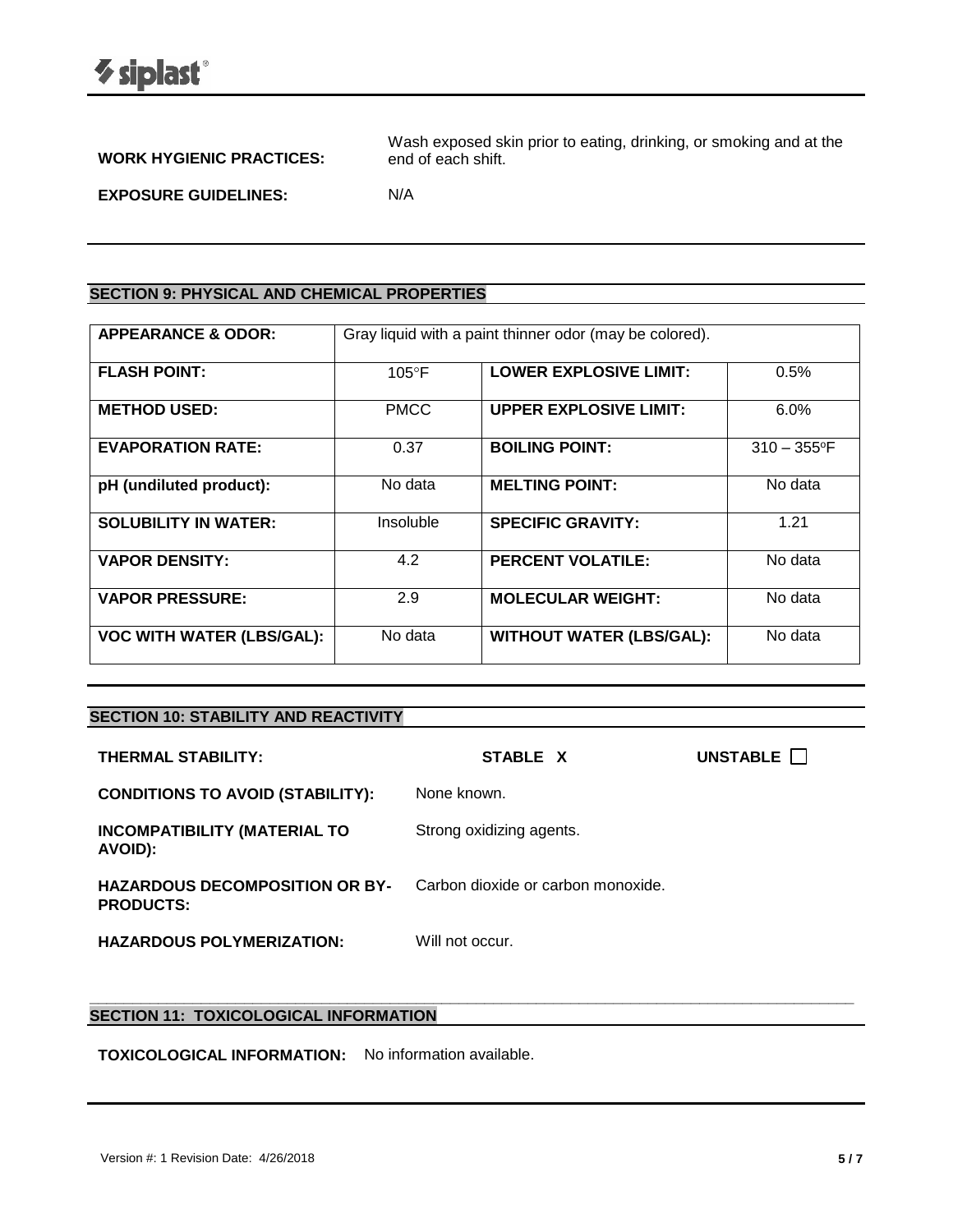## **SECTION 12: ECOLOGICAL INFORMATION**

**ECOLOGICAL INFORMATION:** No information available.

## **SECTION 13: DISPOSAL CONSIDERATIONS**

| <b>WASTE DISPOSAL METHOD:</b> | This product, as supplied, is regulated as a hazardous waste by the U.S.<br>Environmental Protection Agency (EPA) under Resource Conservation<br>and Recovery Act (RCRA) regulations. If discarded in its purchased form,<br>this product is a RCRA hazardous waste. It is the responsibility of the<br>product user to determine at the time of disposal, whether a material<br>containing the product or residue of the product remains classified a<br>hazardous waste as per 40 CFR 261, Subpart C. State or local<br>regulations may also apply if they differ from the federal regulation. |
|-------------------------------|--------------------------------------------------------------------------------------------------------------------------------------------------------------------------------------------------------------------------------------------------------------------------------------------------------------------------------------------------------------------------------------------------------------------------------------------------------------------------------------------------------------------------------------------------------------------------------------------------|
| <b>RCRA HAZARD CLASS:</b>     | D001, Ignitable Hazardous Waste                                                                                                                                                                                                                                                                                                                                                                                                                                                                                                                                                                  |

**\_\_\_\_\_\_\_\_\_\_\_\_\_\_\_\_\_\_\_\_\_\_\_\_\_\_\_\_\_\_\_\_\_\_\_\_\_\_\_\_\_\_\_\_\_\_\_\_\_\_\_\_\_\_\_\_\_\_\_\_\_\_\_\_\_\_\_\_\_\_\_\_\_\_\_\_\_\_\_\_\_\_\_\_\_\_\_\_\_**

## **SECTION 14: TRANSPORTATION INFORMATION**

## **U.S. DOT TRANSPORTATION**

| <b>PROPER SHIPPING NAME:</b> | Coating Solution |
|------------------------------|------------------|
| <b>HAZARD CLASS:</b>         | 3                |
| <b>ID NUMBER:</b>            | UN 1139          |
| <b>PACKING GROUP:</b>        | Ш                |
| <b>LABEL STATEMENT:</b>      | N/A              |
| OTHER:                       | N/A              |

#### **SECTION 15: REGULATORY INFORMATION**

### **U.S. FEDERAL REGULATIONS**

**TSCA:** THIS product and its components are listed on the TSCA 8(b) inventory.

CERCLA: None.

**SARA**